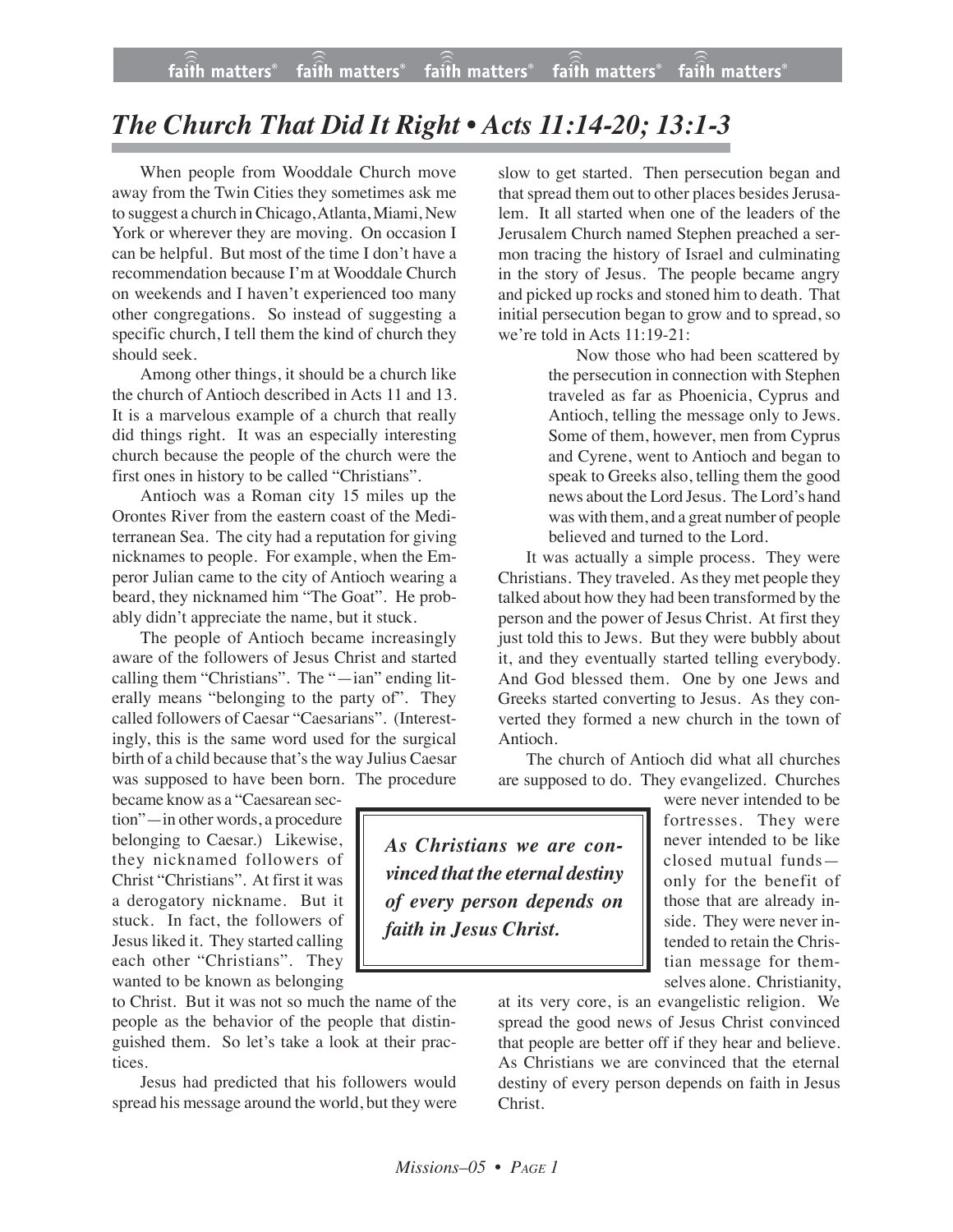Wooddale Church always seeks to be an evangelistic church. We constantly talk about Jesus. We provide every possible opportunity for people to hear about Jesus Christ and believe in him. We encourage Christians to seek daily opportunities to tell others about the good news of Jesus Christ. In our services we have FaithStories which are spiritual autobiographies in which people from the Wooddale church family tell about how they came to faith in Jesus Christ or how they have shared their faith in Jesus Christ with other people. We're not perfect. We're not as good at evangelism as we want to be. We probably don't measure up to the Antioch standard, but we really want to be a church that does it right and that begins with evangelism.

Evangelism sometimes upsets people. There are those who worry that something might go wrong or that bringing in outsiders will cause compromise. So, when the church at Jerusalem heard about all this evangelism at Antioch they decided to send out an investigator to see what was happening in Antioch. And they chose Barnabas.

Barnabas was a very good choice. He was a positive and godly man. He was sensitive to what God was doing. He saw the church at Antioch with Jews and non-Jews all together worshiping Jesus Christ. Their lives had been transformed, and he was ecstatic. He thought it was absolutely wonderful. It was true that the church at Antioch was unconventional. It was attracting a different class of people and was trying lots of new things, and he was convinced that God was making it happen.

But Barnabas realized that evangelism is never enough. These new Christians needed to learn and to grow. They had never read the Bible. They didn't know how to pray. They were ignorant of how to live a godly life. They needed solid models and effective teachers. But they couldn't be discipled by just anybody. If they were taught by a traditional Jew their Greek language and culture would be ignored and unappreciated. If they were taught by a Greek instructor there might not be an adequate understanding of the Old Testament and the rich history of the Bible.

Barnabas knew just the right man. His name was Saul. His story had appeared earlier in the book of Acts, but he had disappeared off the history pages for nine years. He had probably been living in his home town of Tarsus. He was a man with two names. By the Jews he was called Saul; by the nonJews he was called Paul. He was bilingual; he was bicultural. He grew up Jewish but was educated as a Greek-speaking Roman. He understood both traditions and cultures. He was the perfect pastor for this fast growing new church.

There's a valuable lesson here about right fit. Paul was perfect for Antioch, but he might not have fit so well in Jerusalem. Peter was great in Jerusalem and Rome, but he probably was not the right apostle for Antioch. God gifts us differently and delights to put us where our gifts are best suited to do what needs to be done.

Acts 11:25 and 26 says, "Barnabas went to Tarsus to look for Saul, and when he found him, he brought him to Antioch. So for a whole year Barnabas and Saul met with the church and taught great numbers of people."

It takes time to make a disciple. Disciples are learners. Disciples are people who take next steps in Christian life and maturity. They go to classes. They study the Bible. They learn how to evangelize, how to give, how to pray, how to suffer and how to do everything that a Christian does.

The job of the Antioch church, then, is the same as the job for Wooddale Church and other churches today, and that is to make disciples. The mission statement of Wooddale Church is as follows: "The purpose of Wooddale Church is to honor God by making more disciples for Jesus Christ." As a church we can never be satisfied with non-growing Christians. We must always keep pushing people to become more like Jesus Christ. We must offer teaching, classes, challenges, ministry opportunities and whatever else is needed in order to turn unbelievers into Christians and Christians into fully committed disciples of Jesus. Do we have high expectations? Of course we have high expectations. To be a Christian is to be like Jesus. We can never let up on discipling. It's the right thing to do.

The third thing the Antioch church did right was giving. In this they were quite amazing. When a famine spread across the Roman Empire they became concerned about the people living hundreds of miles away in Judea. We read in Acts 11:29-30, "The disciples, each according to his ability, decided to provide help for the brothers living in Judea. This they did, sending their gift to the elders by Barnabas and Saul." In a sense, this proved that they were Christians and demonstrated their discipleship. As Christians they cared about the needs of others and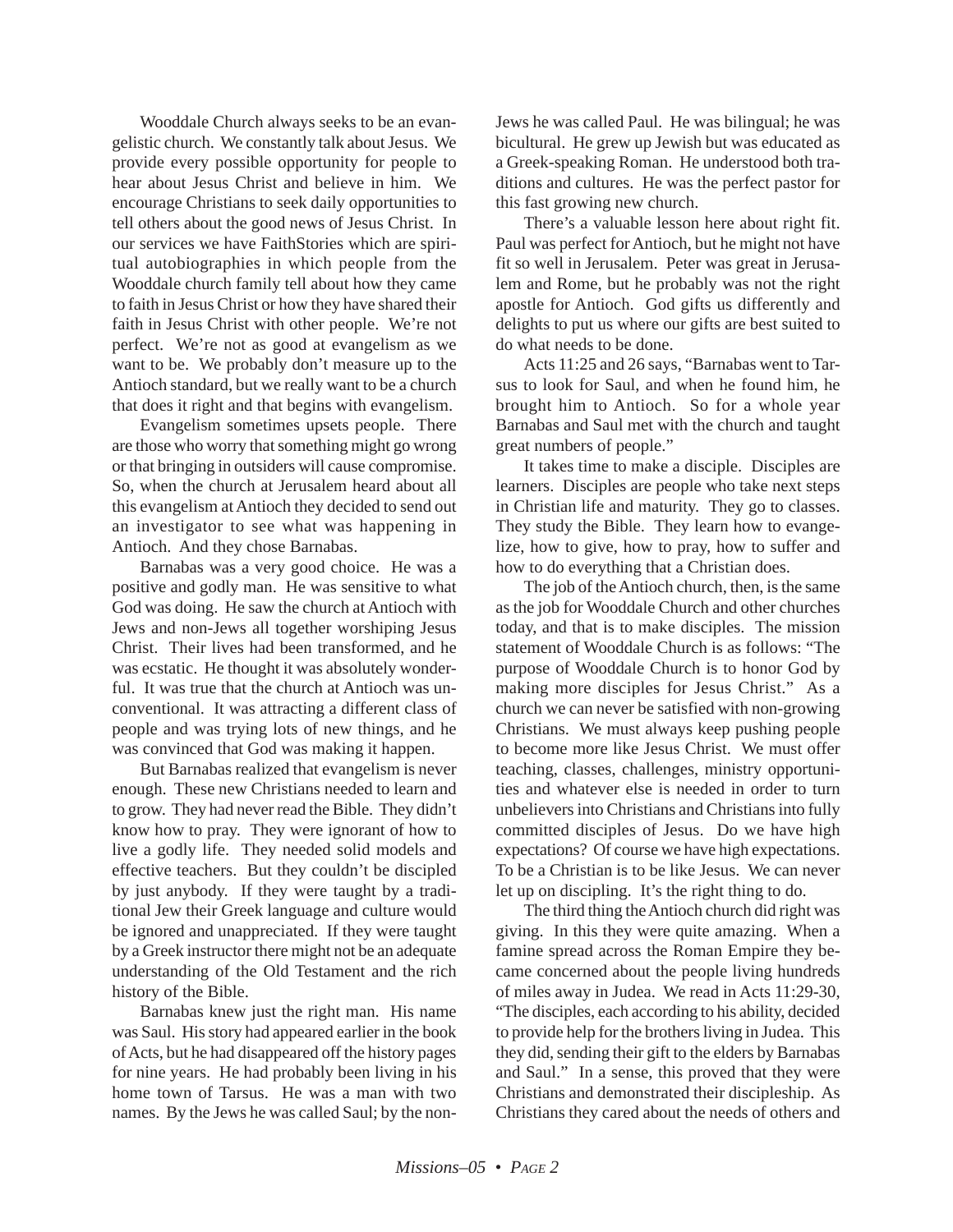generously gave their money to help others far away. Frankly, to be a Christian is to be a giver. It is almost unimaginable that someone could claim to be a Christian and be primarily a taker and a keeper. Christians give. That's just what Christians do.

It's very interesting to note how the Christians in Antioch gave because they set a Biblical pattern for how all Christians and all churches are to give. First, they decided in advance. Second, they set the number according to their ability. Third, they did it; they gave. And fourth, they pooled all of their gifts together.

Let's read it again: "The disciples, each according to his ability, decided to provide help for the brothers living in Judea. This they did, sending their gift to the elders by Barnabas and Saul". So apparently each of these Christians (and they were fairly new Christians in the church in Antioch) set an amount that they could contribute based upon their ability—more for those with more money and less for those with less money. Then they followed through with their decision, pooled it all together and they turned it over to Barnabas and Saul who then carried this gift (notice: "gift", singular!) to the people who were needy.

At Wooddale Church we want to follow this biblical pattern as closely as possible. That's why we have what we call "faith promises". We ask

each Christian to decide how much they are able to give to help those who are away from Wooddale Church. Those who have more should decide to give more; those who have less should decide to give less.

Decide and write it on a card. Then, give what you decided. We pool it all together and use the money to feed the hungry, help the poor, communicate the gospel and please Jesus Christ. It's the way they did it in Antioch. It's the pattern of the Bible. It's the way of the church that wants to do it right.

Let me just add a side story about proportionate giving. I have a friend in Denver who is struggling with serious health problems and certainly isn't rich. He studied what the Bible says about money and even wrote about his findings. He made a personal decision that he would give proportionately. That is, the more money he received, the more he would give; the less money he received, the less he would give.

*To be a Christian is to be like Jesus.*

I don't know his percentages, but let's say it's 5%. So he decides that this year he will give away 5% of what he has. If next year he has less, his commitment is to not only give less but give proportionately less, so that would be like 4%. On the other hand, his commitment is that if he gets more he will give proportionately more—so that may be like 7% or 12%. Last August I heard him talking about this, and he said that since he's been doing this he has been surprised, in fact amazed, at the continual growth both of his income and of his giving. He is doing exactly what they did in Antioch— "the disciples, each according to his ability, decided to provide help for the brothers living in Judea."

Try it. If you have a little bit of money, give a little bit, maybe just \$1 or \$2, according to your ability. If you have a lot of money, stretch and decide to give hundreds, maybe thousands of dollars. Try it for a year and see what happens. You may be surprised as well as delighted!

The Antioch church did it right: evangelizing, discipling, giving and sending. One of the normal results of doing things right is sending out a church's own people as missionaries. Here's what happened in Antioch as reported in Acts 13:1-3:

> In the church of Antioch there were prophets and teachers: Barnabas, Simeon called Niger, Lucius of Cyrene, Manaen

> (who had been brought up with Herod the tetrarch) and Saul. While they were worshiping the Lord and fasting, the Holy Spirit said, "Set apart for me Barnabas and Saul for the work to which I have called them." So after they had fasted and prayed, they placed their hands on them and

sent them off.

There was amazing diversity in this highly effective church. Look at the list. Barnabas was a Jew from Jerusalem. Simeon, called Niger, apparently was a black man because Niger means "black". Lucius of Cyrene was from North Africa. Manaen was an aristocrat who had been raised with Herod the tetrarch who was a king. And Saul, who is also called Paul (the man after whom our capital city in Minnesota has been named!) was a Jew by birth, he received a Greek education and he was a Roman citizen. So there was great diversity.

But together this church was tuned in to the Holy Spirit. They listened and obeyed what God